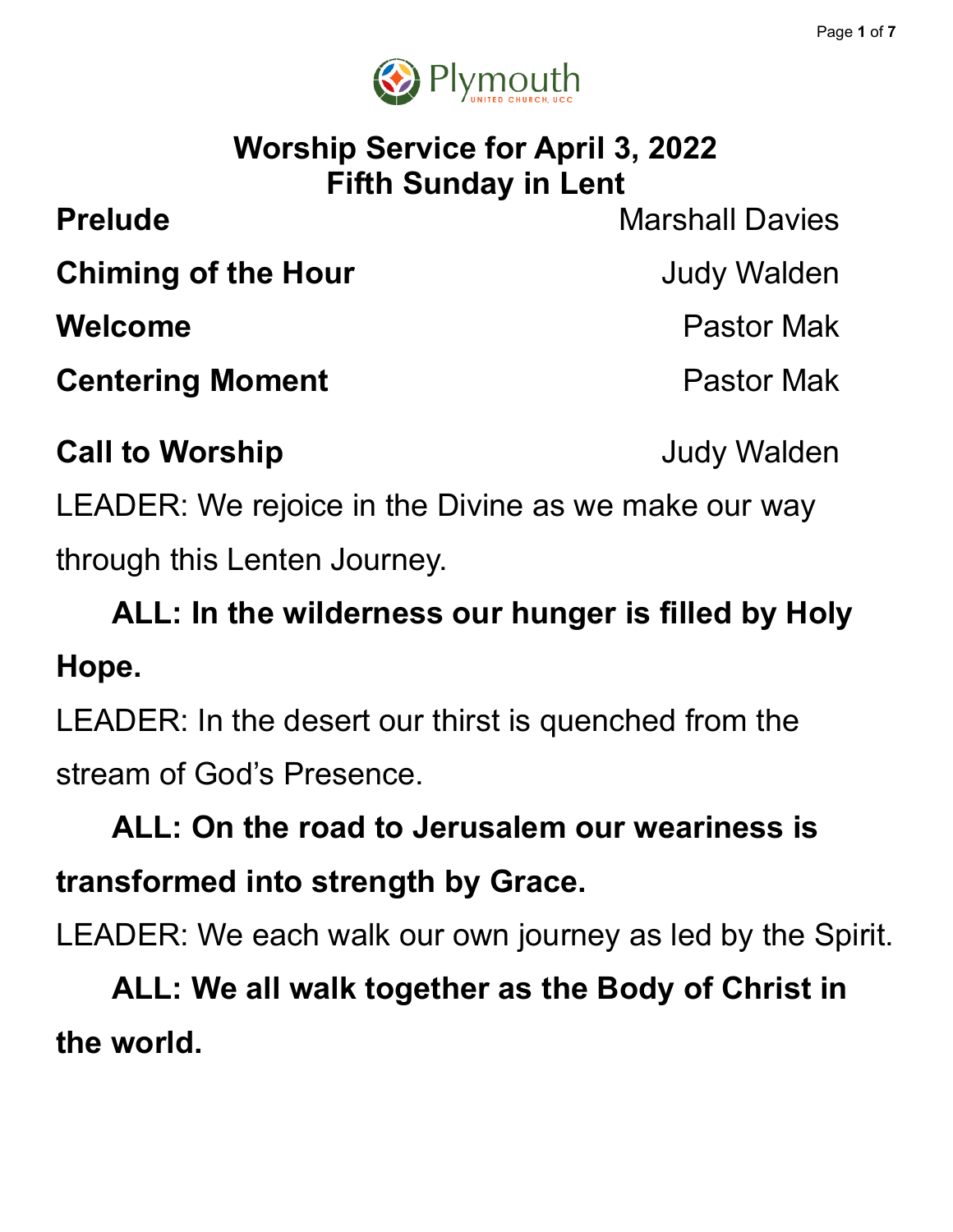**Hymn** Congregation

Sing! # 84 All My Days (vs 1 -3) You know my words, before they're said You know my need and I am fed. You give me life. You know my ways, My strength, my path for all my days, My strength, my path for all my days.

If I should fly beyond the dawn, The shadows will not overcome. If I lie down in deepest night, Still you are there, my truth, my light, Still you are there, my truth, my light.

Our every thought, each word we say, The whole of time, the present day, Are held within your mighty hand Too wonderful to comprehend, Too wonderful to comprehend.

### **Pastoral Prayer Pastor Mak**

**Unison Prayer Pastor Mak** 

**Prayer for Conscience and Courage**

*by Sister Joan Chittister*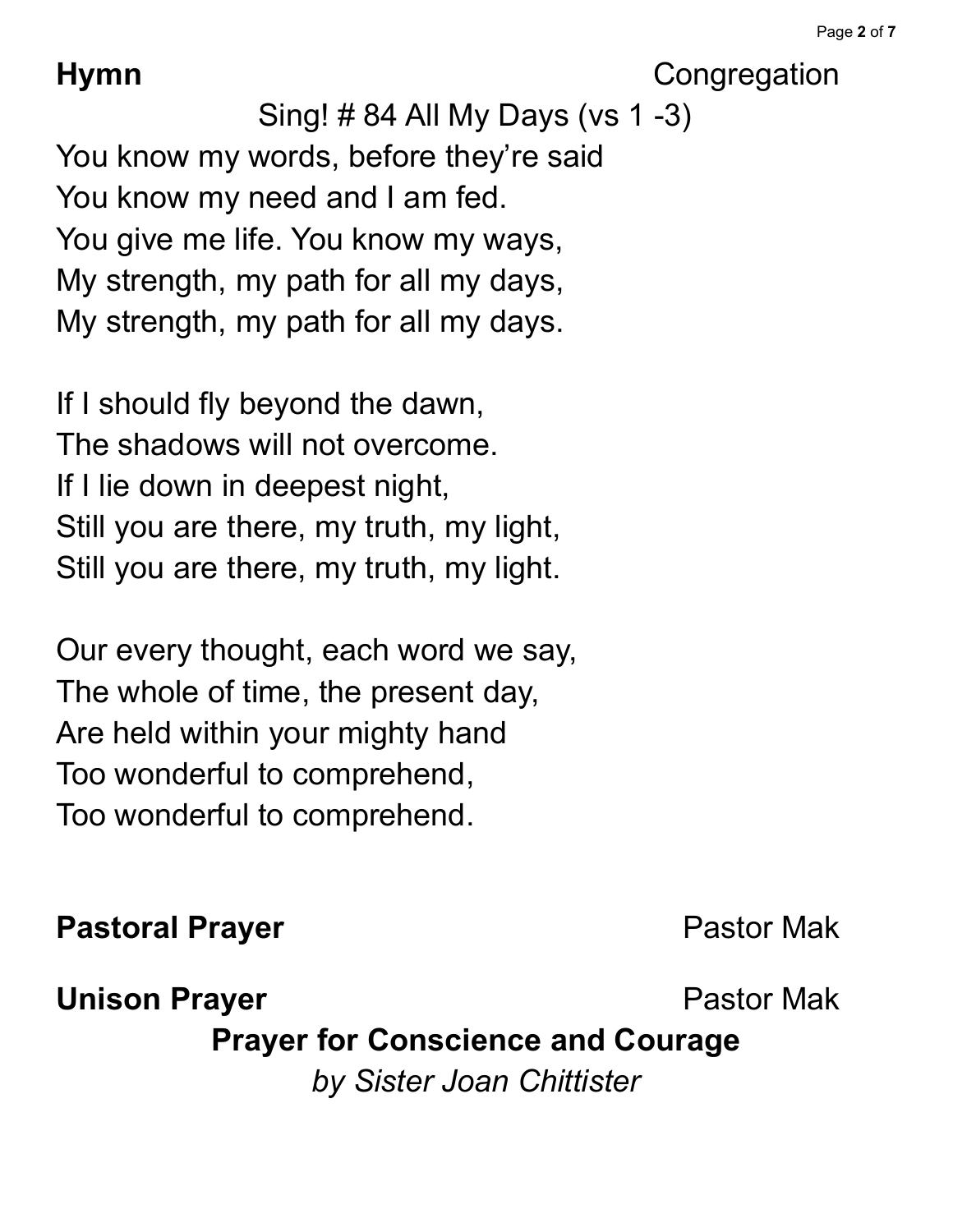**Loving God, lead us beyond ourselves to care and protect, to nourish and shape, to challenge and energize both the life and the world You have given us. God of light and God of darkness, God of conscience and God of courage lead us through this time of spiritual confusion and public uncertainty. Lead us beyond fear, apathy and defensiveness to new hope in You and to hearts full of faith. Give us the conscience it takes to comprehend what we're facing, to see what we're looking at and to say what we see so that others, hearing us, may also brave the pressure that comes with being out of public step. Give us the courage we need to confront those things that compromise our consciences or threaten our integrity. Give us, most of all, the courage to follow those before us who challenged wrong and changed it, whatever the cost to themselves.**

**Invitation to Offering The Contract Contract Service State State State State State State State State State State State State State State State State State State State State State State State State State State State Stat** 

Plymouth's General Fund & "UCC Child Sponsorship Program" - Loose Offering

**Offertory Music Marshall Davies** 

**Doxology** Marshall Davies

**Offertory Prayer Contract Contract Contract Contract Contract Contract Contract Contract Contract Contract Contract Contract Contract Contract Contract Contract Contract Contract Contract Contract Contract Contract Cont** 

*written by Rev. Joanna Harader*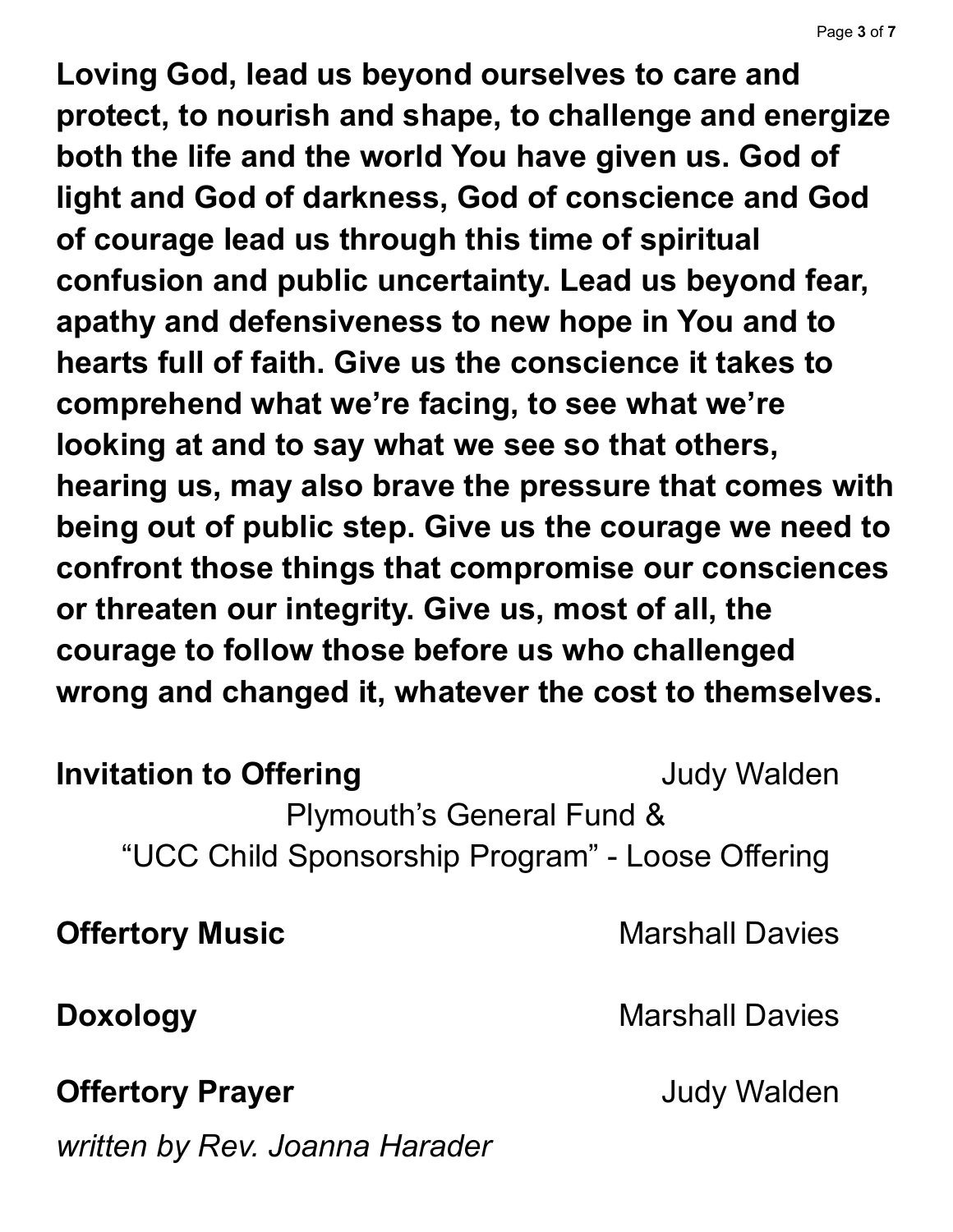LEADER: God of the journey, we give these offerings in gratitude,

**ALL: rejoicing in the abundance of your gifts to us.** LEADER: We give these offerings in faith,

# **ALL: trusting that you will provide for our needs.** LEADER: We give these offerings in hope,

## **ALL: knowing you can use them to spread your love in this world.**

LEADER: And with these offerings, we give ourselves;

**ALL: may we live with generous hearts, with open hands. Amen.**

#### **Biblical Witness** Pastor Mak

1 Corinthians 3:10 - 17

According to the grace of God given to me, like a skilled master builder I laid a foundation, and someone else is building on it. Each builder must choose with care how to build on it. For no one can lay any foundation other than the one that has been laid; that foundation is Jesus Christ. Now if anyone builds on the foundation with gold, silver, precious stones, wood, hay, straw — the work of each builder will become visible, for the day will disclose it, because it will be revealed with fire, and the fire will test what sort of work each has done. If what has been built on the foundation survives,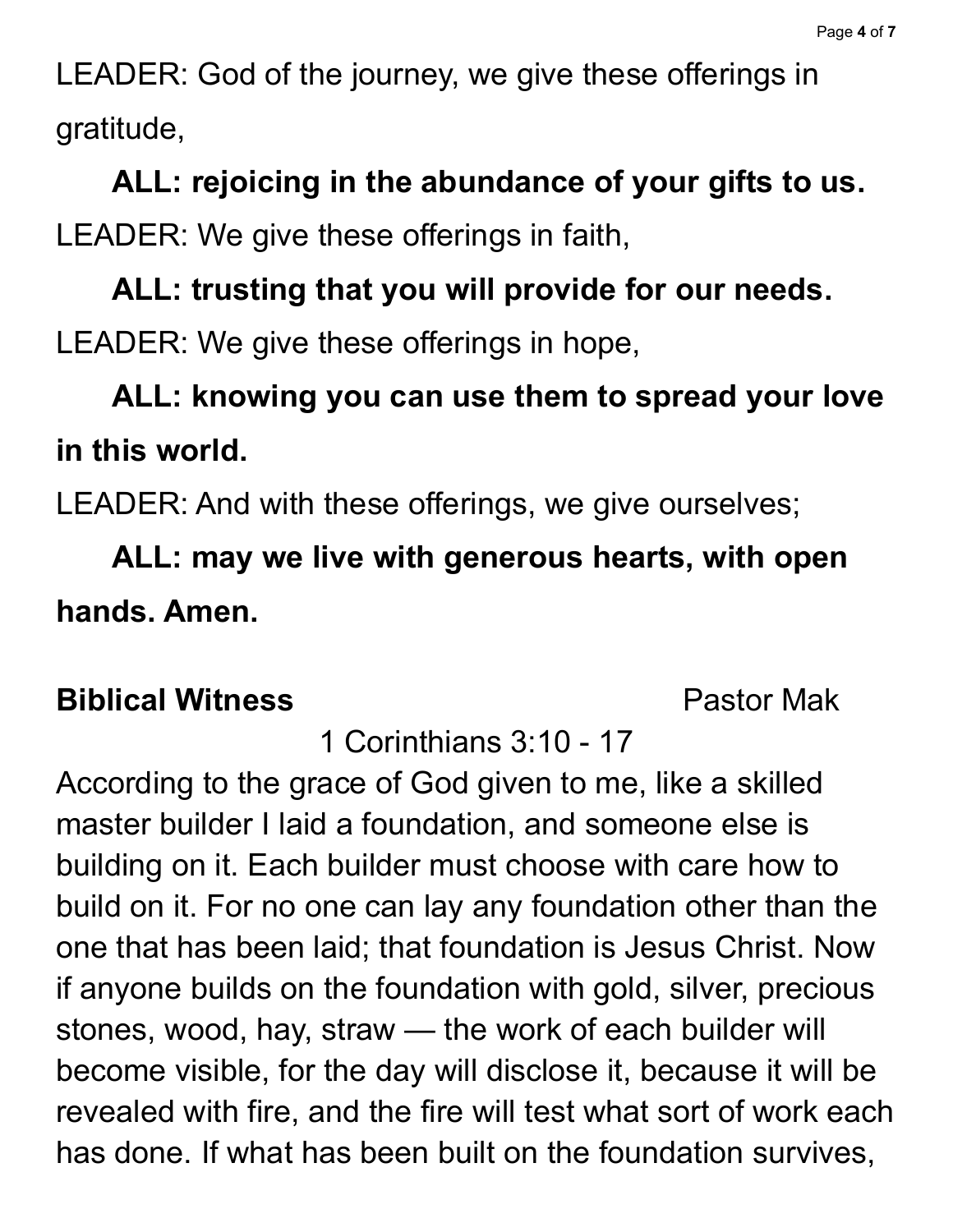the builder will receive a reward. If the work is burned up, the builder will suffer loss; the builder will be saved, but only as through fire. Do you not know that you are God's temple and that God's Spirit dwells in you? If anyone destroys God's temple, God will destroy that person. For God's temple is holy, and you are that temple.

### **Contemporary Witness Judy Walden**

"The Shallows" by Amanda Gorman

Touch-deficient & Light-starved we were, Like an inverted flame, Eating any warmth down to its studs. The deepest despair is ravenous, It takes & takes & takes, A stomach never satisfied. This is not hyperbole. All that is gorgeous & good & decent Is no luxury, not when its void Brings us to the wide wharf of war.

Even as we stand stone-still, It's with the entirety of what we've lost Sweeping through us like a ghost.

What we have lived Remains indecipherable.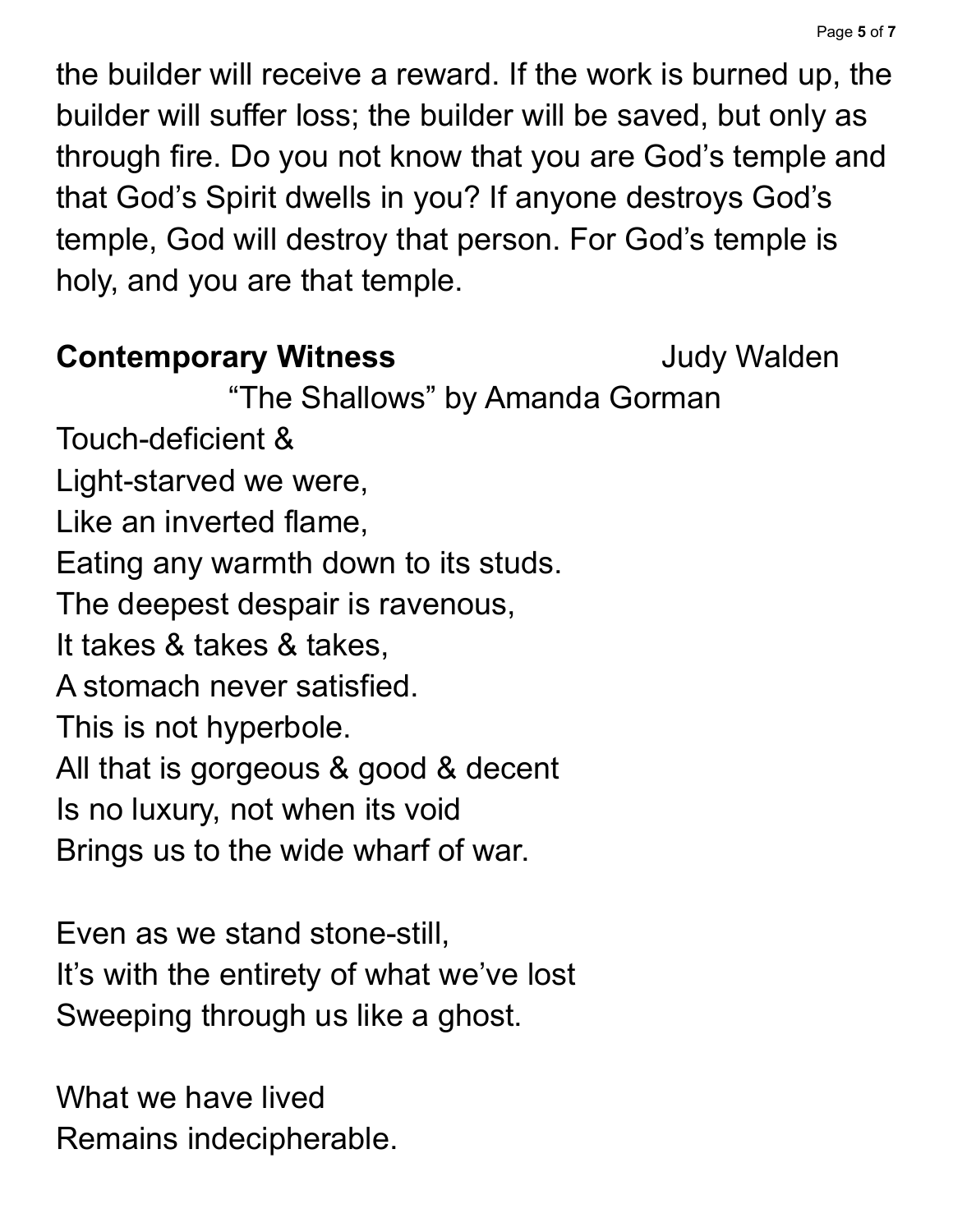| & yet we remain.<br>& still, we write.<br>& so, we write.<br>Watch us move above the fog<br>Like a promontory at dusk<br>Shall this leave us bitter?<br>Or better? |                                                            |                       |
|--------------------------------------------------------------------------------------------------------------------------------------------------------------------|------------------------------------------------------------|-----------------------|
| Grieve.                                                                                                                                                            |                                                            |                       |
| Then choose.                                                                                                                                                       |                                                            |                       |
|                                                                                                                                                                    | <b>Special Music "I Choose Love"</b>                       | <b>Plymouth Choir</b> |
| <b>Reflection</b>                                                                                                                                                  | "Choosing Our Direction"                                   | <b>Pastor Mak</b>     |
| Communion                                                                                                                                                          |                                                            | <b>Pastor Mak</b>     |
| <b>Prayer of Thanksgiving</b>                                                                                                                                      |                                                            | <b>Pastor Mak</b>     |
| Lenten Ritual of Grief, Lament, & Hope                                                                                                                             |                                                            | <b>Pastor Mak</b>     |
| future of Plymouth?                                                                                                                                                | What are your hopes and dreams for your future and for the |                       |
| <b>Benediction</b>                                                                                                                                                 |                                                            | <b>Pastor Mak</b>     |
| <b>Song Of Parting</b>                                                                                                                                             |                                                            | Congregation          |
| Sing! # 213 "Wherever You Go"                                                                                                                                      |                                                            |                       |